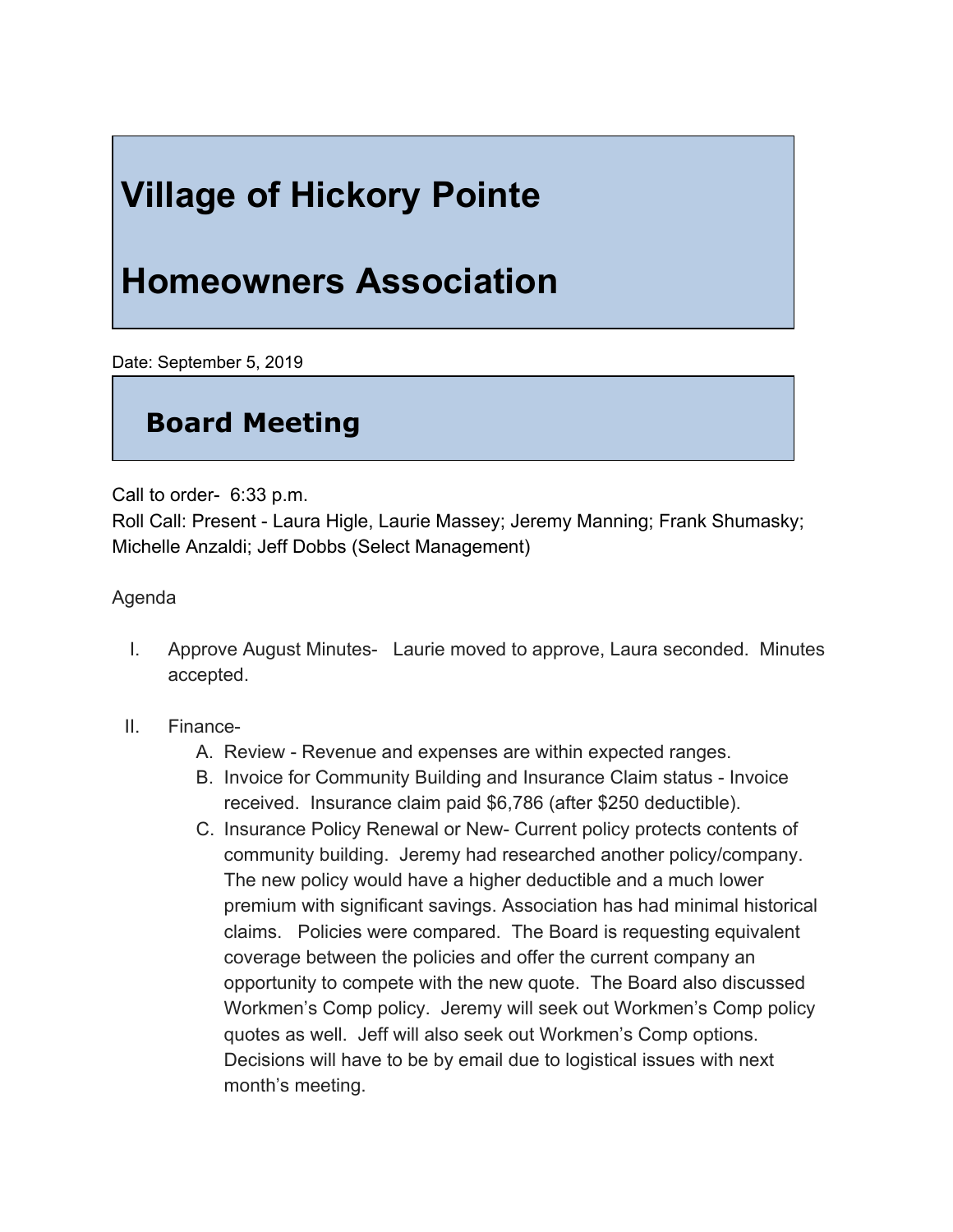- III. Update on Legal-
	- A. Overdue Homeowner fees still in process.
	- B. Michelle stated ledgers will be reviewed next month.
- IV. Quote Updates/ Status of projects
	- A. Detention pond Jeff (Select Management) stated the work will occur in September (the remaining catch basins- southwest quadrant- and the work on the detention pond). Jeff shared this is still current.
	- B. Asphalt The work started but has not moved on, the Board expressed concern with the lingering work, equipment lingering and overall frustration of the Board and residents. Jeff has been requesting information repeatedly and continues to hear information that does not pan out. Jeff shared they stated they would be out 9/6/2019. The Board expressed concern. An announcement will be posted on our website apologizing to our neighbors.
- V. Aesthetic Committee:
	- A. Fence situation Jeff will sent a letter thanking the homeowners for removing the fence.
	- B. Rotting Trim
		- 1. Seven houses have not responded to the letters and will receive one more letter with information that the issue will be forwarded to legal where the homeowner may incur costs and the homeowner must have this resolved or discuss with Select by November 30, 2019. After November 30, 2019 the remaining houses will be moved to Legal for assistance. Laurie moved for this issue to be moved to the attorney, Frank seconded. Motion carried. Process will be implemented.
		- 2. Board had revisited the discussion re: Frank researched the possibility of sharing vendors with homeowners in hopes of efficiency and cost savings for residents. Frank shared the vendors were not interested in offering a neighborhood rate.
	- C. Unpleasant color choices Jeremy shared the addresses and letters were sent.
	- D. Solar Panel Approval letter was sent out.
	- *E.* Landscaping *-*
		- 1. Jeff reported the trees we were concerned about are under Warranty. Garrett will replace these trees before November.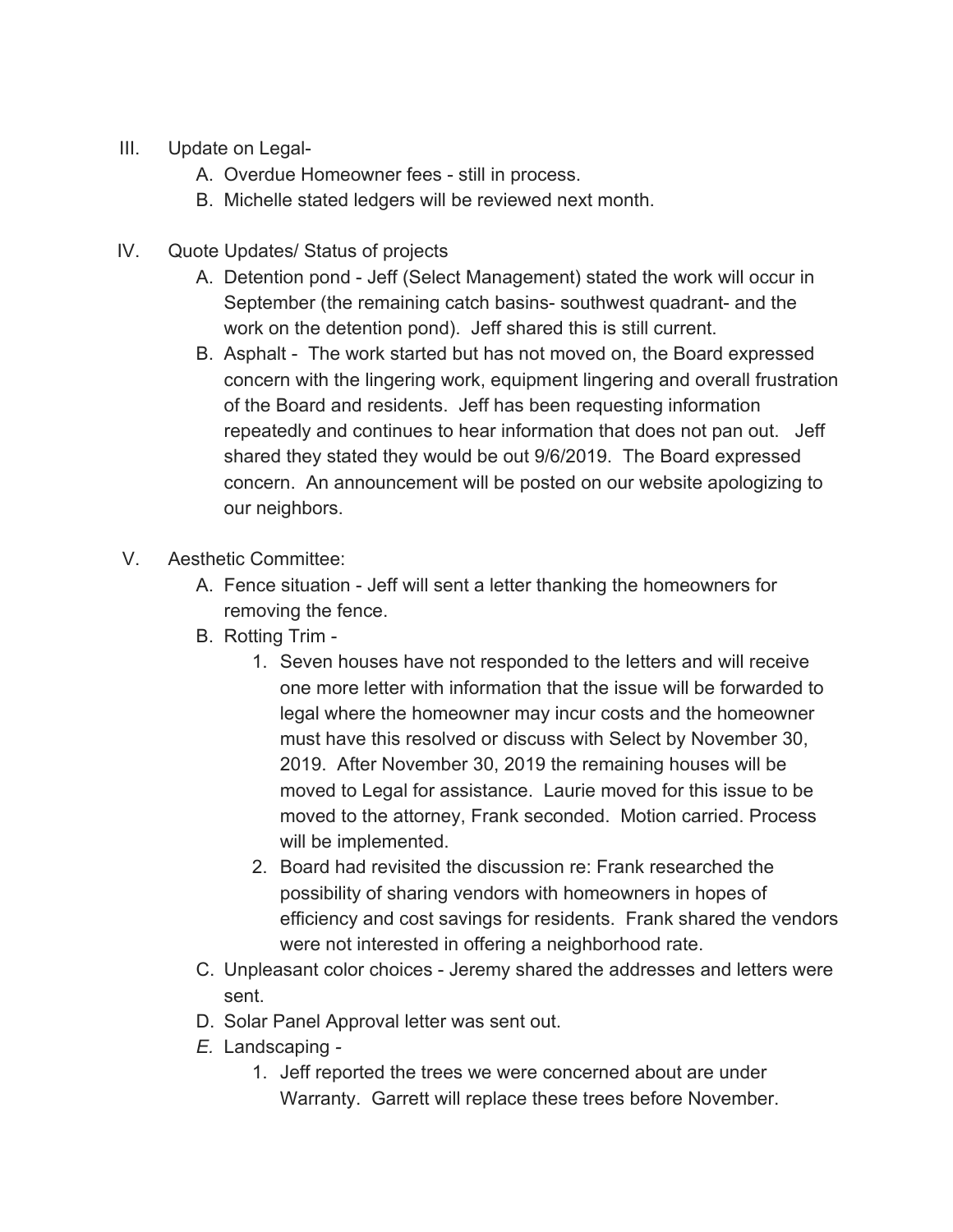- *2.* Sprinklers- were turned on. Jeremy shared the sprinklers are working.
- F. Reseeding after asphalt work is done will probably cost \$786. Waiting on asphalt.
- G. Board reviewed the landscaping quote (Cleveland Pears and ornamental grasses with mums and sod ring around the edge) for Munger/ Hickory Pointe entrance. Laurie moved to support the work, Laura seconded. Motion carried.
- VI. Pool
	- A. Jeremy hung a new clock.
	- B. Board agreed the pool should close September 9, 2019. An announcement will be posted on the website.
	- C. Winterizing concerns / schedule deferred until next meeting.
- VII. Bylaws Drafts of changes have been shared with Michelle who will email the changes to the Board. We will review at next meeting. Michelle also shared timelines and steps of bylaw review process.
- VIII. New Business-
	- A. Pond "status" will be reviewed In August, Michelle offered to reach out to an environmentalist she knows and Jeff may reach out to Ken for additional information. No update provided.
	- B. Jeremy is coordinating the back to school event on September 7, 2019.
		- 1. 10:00 a.m. Bounce House (will need 100' extension cord which Laurie has).
		- 2. 10:30 a.m. Grill set up (Jeremy and Gene -two grills and charcoal will be acquired.)
			- a) Hot dogs
			- b) Water
			- c) Tables Michelle will bring two additional tables.
		- 3. 11:00 a.m. Start
		- 4. 1:00 p.m. End
		- 5. Jeremy purchased all food items, condiments, water, and paper products.
	- C. Pool Furniture Due to being well under budget on the pool this year, Laurie suggested spending money on new furniture this year and some next year as well. However, a higher quality furniture should be obtained. Laurie moved to approve \$3,000 on pool furniture, Jeremy seconded. Frank expressed concern about splitting the purchase and having matching items and also purchasing in the fall will be cheaper than in the